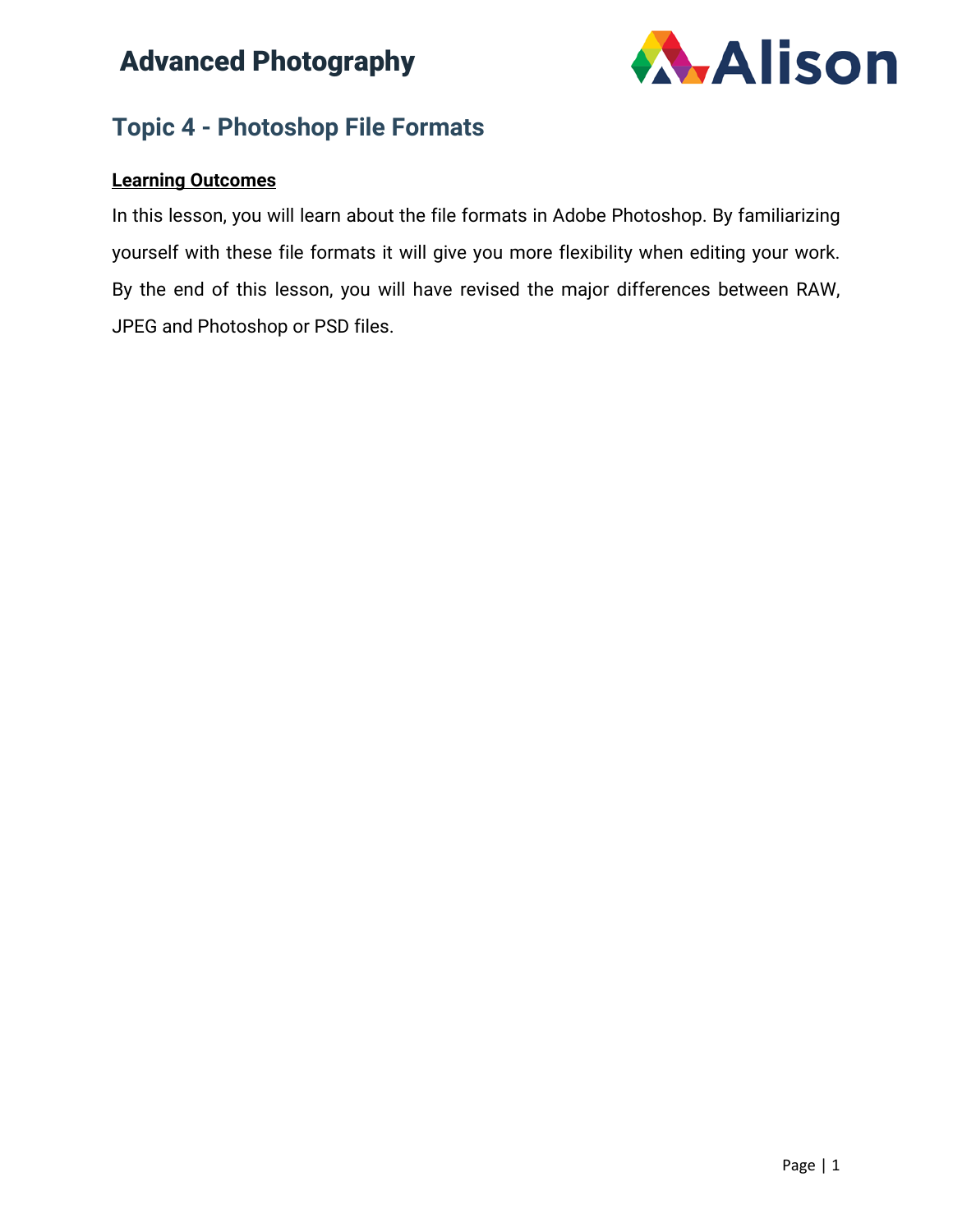#### **Photoshop File Formats**

When working with photographs in Photoshop, there are a number of file formats to be aware of. They can be split up into three areas of our work flow, and if we think of them in this way, it makes our understanding of files in Photoshop much easier.

- We have our **original files** or photographs that we have captured with our digital camera.
- We have our **working files** or Photoshop files.
- Finally, we have our **output or final files** for specific devices.

#### **Original Files**

Most of you will already know this, but when we begin to work on a photograph, it will more than likely be a JPEG or RAW file.

JPEG file is the most widely used file format in the world of photography because they have been the default file format that many devices

| General View                               | File Types<br>Offline Files                                                                                                            |                  |
|--------------------------------------------|----------------------------------------------------------------------------------------------------------------------------------------|------------------|
| Registered file types:                     |                                                                                                                                        |                  |
| <b>Extensions</b>                          | <b>File Types</b>                                                                                                                      | $\blacktriangle$ |
| <b>DUPE</b><br><b>IPEG</b>                 | JPEG Image<br><b>IPEG</b> Image                                                                                                        |                  |
| <b>JPG</b>                                 | <b>JPEG Image</b>                                                                                                                      |                  |
| 3135<br><b>JSE</b><br>LOG<br>۰<br>(3)13.01 | <b>JScript Script File</b><br>JScript Encoded Script File<br><b>Text Document</b><br>Miscogall I insuriation the Enterprise Count City |                  |

use for quite a while. Our phones, our cameras and computers can handle them quite easily. JPEG files are small, which enables you to store a large number of photos on a single device or a single card, and they can be written to those devices very quickly.

However, there is a trade off when using JPEG files. In order to decrease the size of a photograph, the JPEG file format throws away, or deletes information, through a process called lossy compression. Because of this the quality of a JPEG file can range greatly, depending on how much information is thrown away. On most smartphones or mobile phones this can be an issue as we usually don't have much control over how much compression we apply to our photographs.

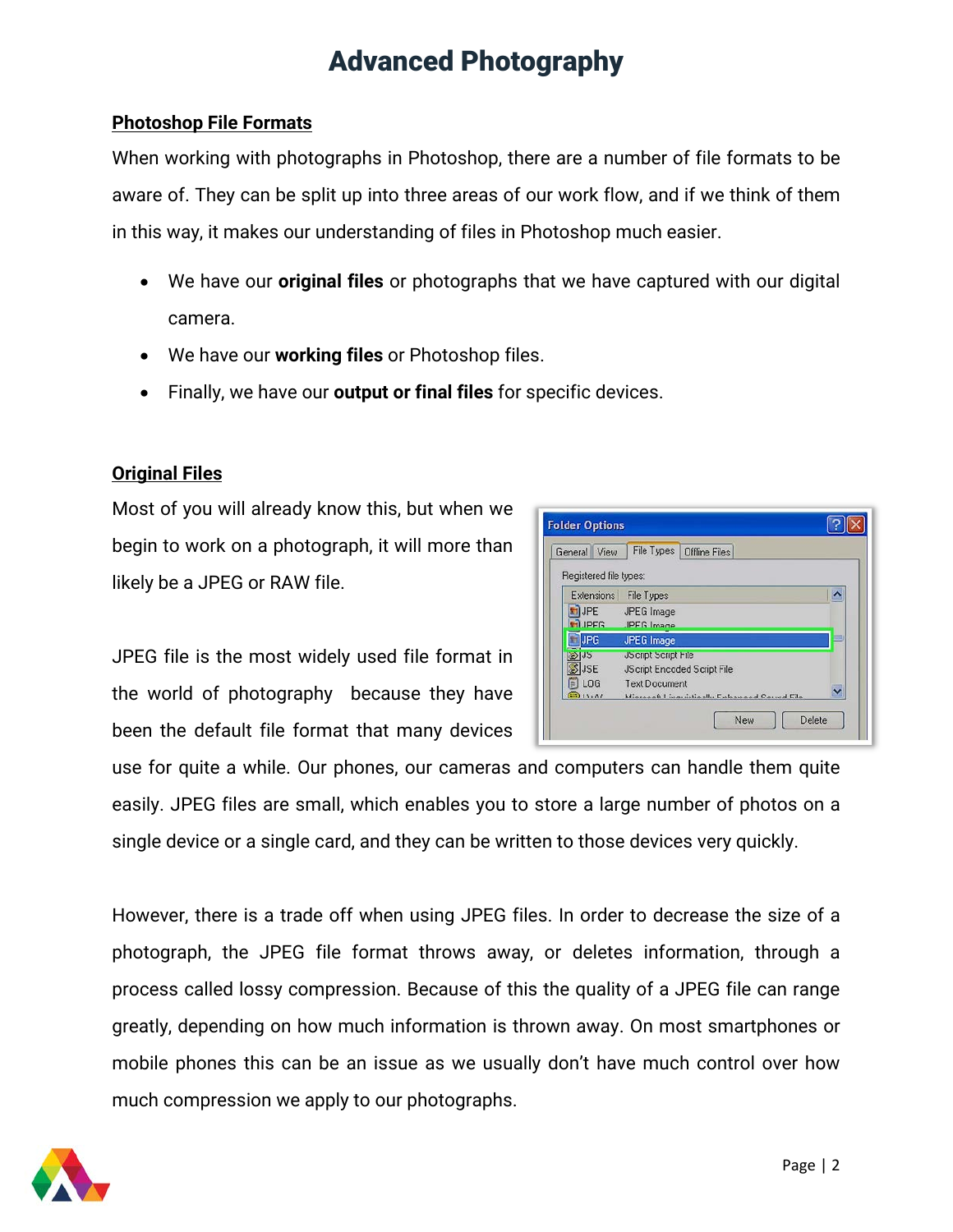Although smartphone cameras are becoming more and more powerful all the time, many higher end DSLR cameras will provide us with more quality levels to choose from. The highest quality setting, which has the lowest level of compression, will probably be unnoticeable to most people, even some photographers. However, these files will have significantly less flexibility when making adjustments, such as brightening shadows, or decreasing vibrance, when you bring in a photograph for post processing. Because of this, when possible, always try to shoot in a RAW file format, rather than this lossy compression format like JPEG.

RAW is a generic term for a minimally processed file. The big difference between JPEG and RAW files is that the RAW file format contains all of the data that the sensor on our camera captured. RAW files use a different type of lossless compression so that the quality of the image is not compromised. This gives RAW files significantly more flexibility when making edits, and enhancements to our photographs, because we have more information to work with.

Camera manufacturers usually have their own branded RAW file formats. Because they're all written differently, the extension for these files will be different, so this is something to look out for. Nikon uses .NEF file extensions and Canon uses .CRW file extensions, and they both fall under the generic term of RAW files.

The DNG format, or the digital negative format, is another RAW file format, but there is a difference in that it is not exclusive. Adobe created the DNG format as they aimed for DNG becoming an archival format for all digital images. Any RAW file or photograph can be converted to the DNG file format using Adobe Lightroom, or Camera Raw another application in the Creative Cloud, or you can also use the free Adobe DNG converter.

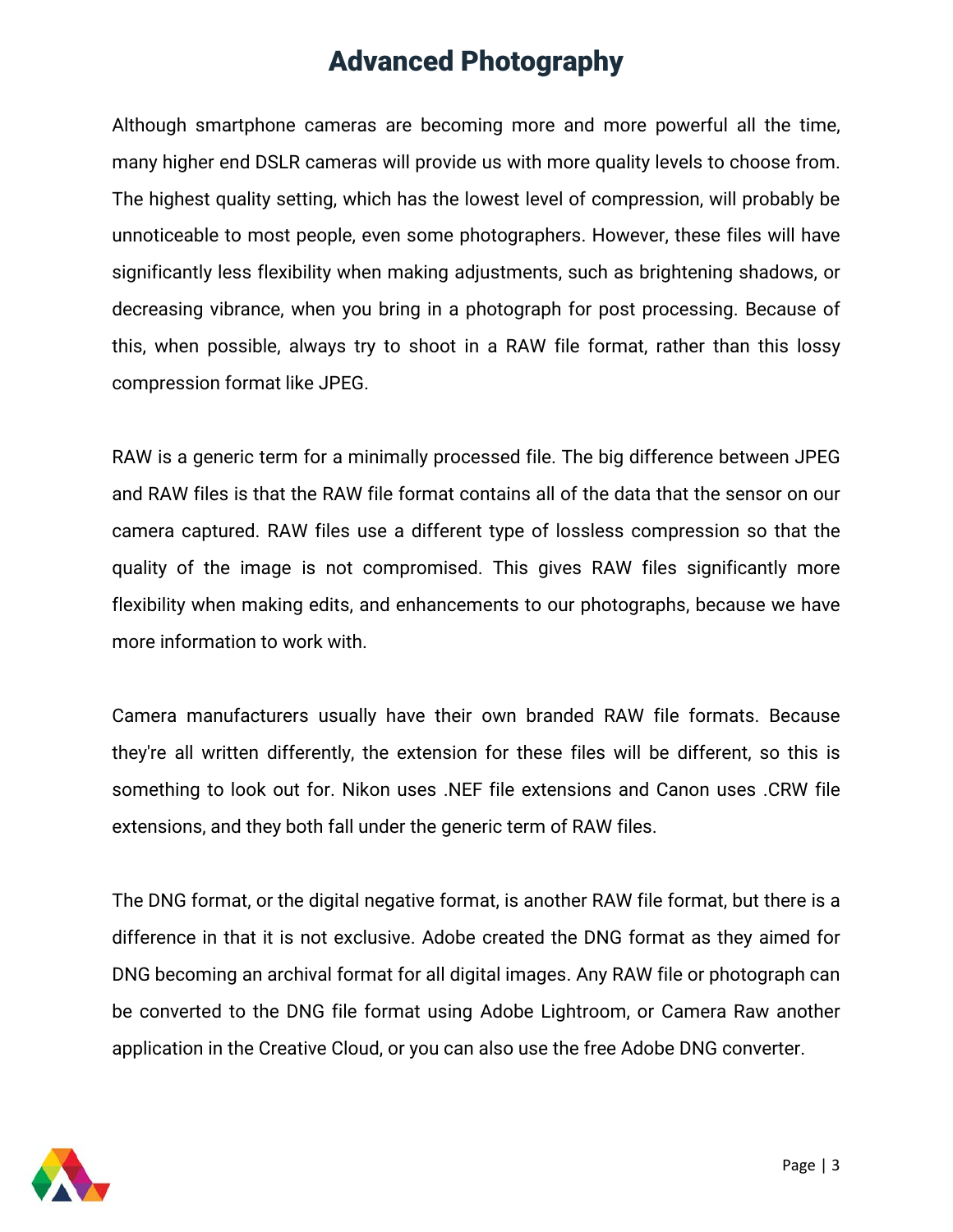#### **Working Files**

Working files or Photoshop files, will most likely be your multi-layered, retouched and composited images or designs that you create in Photoshop. They are used when you're saving your multi-layered documents from Photoshop as either PSD or TIFF. Saving in either of these file formats means that you can save all of the elements that you create in Photoshop including layers and masks, types, shape layers, smart objects, and more. Some photographers will save as TIFF but most photographers save their work as PSD.

#### **Output/ Final Files**



We think of output/ final files when we have our editing done and we want to export or share our work. To reduce file size, these file formats will usually flatten and compress photographs, making it much easier to upload or transfer files at a faster rate. Exporting or saving a copy of our file, ensures that we can return to our working file if we need to make changes to an individual layer or maybe we need to increase the brightness at a later time. JPEG is very common when saving files that will be viewed on a screen, such as a mobile phone or a computer, especially when posting online to social media platforms such as Facebook, Twitter or Instagram. This comes down to JPEG's ability to create small files that download quickly.

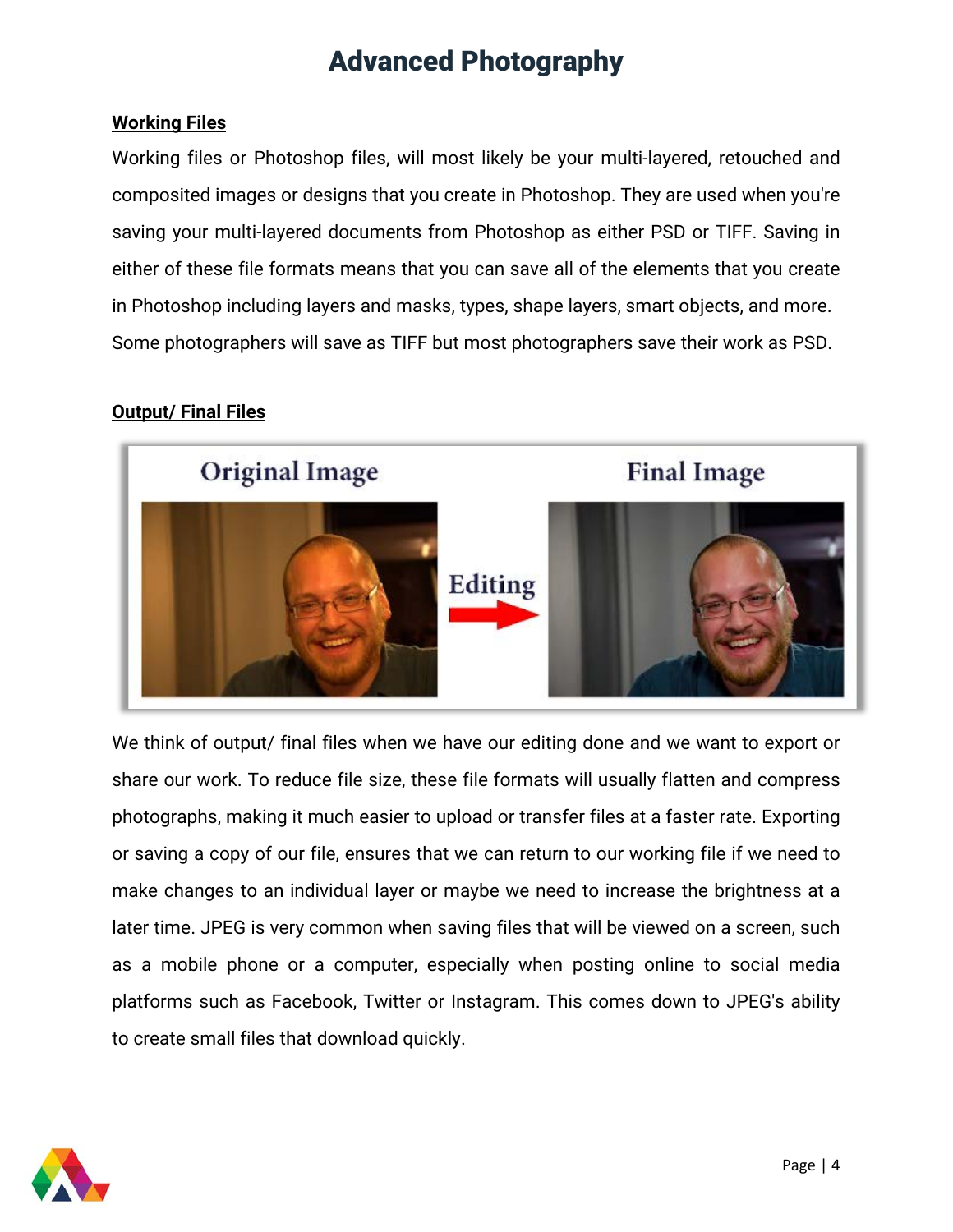The PNG file format is another very popular file format and it can be used to save graphics for the web that require a single layered file but still need to display transparent zones. For example, PNG files are perfect for logos because the PNG format will render smooth edges around the transparency. PNG is ideal for graphic design or any other flat artwork rather than an actual photograph.

The GIF file format is also a single layer or a flattened file format. It has lossy compression applied, but in a different way than JPEG. To save as a GIF file, you have to convert your image to a different color mode called index color. Index color only allows a total of 256 colors in the image. This file format is also commonly used for graphics like logos. Although the GIF file format supports transparency, it only supports one level. This simply means that if you have a circular logo, the edges are going to look jagged if you save it as a GIF. On the other hand, GIFs have the unique ability to contain animations within them, so they are often used for creating ad banners and other short animations to view on screen.

#### **Photoshop PDF File Format**

The Photoshop PDF file format is a really convenient format when you need to distribute a secure document. Think of it like a locked briefcase. For example, if you need to send your client some images of the work as it is in progress. Sometimes, these photographs include unreleased products, and so no one in the public domain should have access to them. You can set a password to protect the file from being opened or from being printed by someone who shouldn't have access to it. However, the recipient will be able to view the PDF in the free Adobe Acrobat Reader.